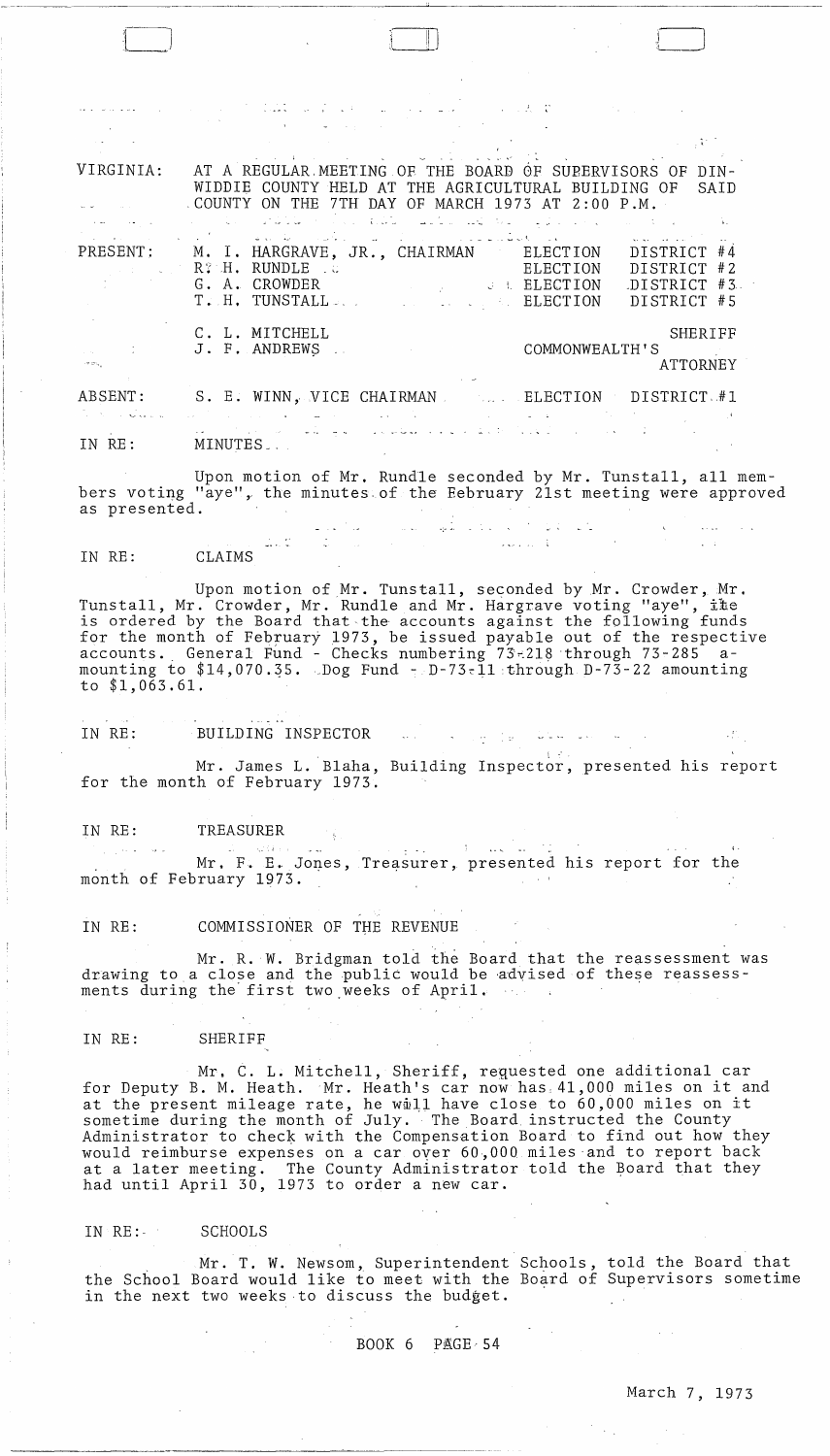Mr. Richard H. Rundle asked that the School Board hold an open house when the new school on U. S. Route 1 was completed.

Mr. Newsom told the Board that the schematic drawing for the vocational school haa been made. The ·vocationa1 school would be approximately 65,000 square feet and the approximate cost would be 1.6 to 1.8 million dollars.

## IN RE: DOG WARDEN

Mr. A. W. Chappell, Dog Warden, presented his report for the month of February 1973. In addition he presented a claim for Mrs. Gladys Cook for two milk goats.  $\blacksquare$ 

Upon motion of Mr. Rundle, seconded by Mr. Tunstall, Mr. Rundle, Mr. Tunstall, Mr. Crowder and Mr. Hargrave voting "aye", Mrs. Cook was awarded  $$15,000$  for each goat for a total of  $$30.00$ .

## IN RE: HEALTH DEPARTMENT

j" '.::--...,

Dr. G. J. Mc Neel, asked the Board had they seen any improvement in the service rendered by the County's two wanitarians. Mr. Crowder stated that he felt that the problems were not as great as they were in the past. Mr. Garland M: Watkins, former member of the Board, stated that he thought there had been a change for the better, and that improvement was cettainly needed.

Dr. McNiel discussed with the Board a soil survey for Dinwiddie County. Certain information was requested by the Board and Dr. McNiel stated he would have this information available at a later meet-<br>ing.

## IN RE: DINWiDDIE COUNTY WATER AUTHORITY

Mr. M. G. Rainey, Chairman, and Mr. Robert Ritchie, Executive Blirector, presented to the Board the following request from the Dinwiddie County Water Authority.

1. A loan of \$250,000.00 by the Board of Supervisors to the Water Authority. This would make it possible to cut the connection cost This would make it possible to cut the connection cost for existing residences to  $$500.00$  compared to  $$1200.00$  for new residential construction.

2. Mandatory connection by home owners to the Water and Sewer system. sewer venture. This world insure the financial success of the water and

Upon motion of Mr. Rundle, seconded by Mr. Crowder, all members voting "aye", the County Administrator was instructed to have the commonwealth's attorney and the attorneys for the Water Authority, draw bommonwearen b accorney and the accorney, is the mater naturity, dia. water and sewer system.

Mr. Hargrave advised the Water Authority that the \$250,000.00 appropriation would be coming later from the Board of Supervisors. Both the Water Authority and the Board agreed that the Water Authority would pay interest on the \$250,000.00. Loan rate to be determined later.

IN RE: SURVEY - DINWIDDIE COUNTY COURTHOUSE AND OTHER HISTORICAL SITES

Miss Gloria Avery, Chairman of aheommittee, made up of Mary Baxter, Debbie Chappell, Julie Chappell, Farber Davis, Laura Johnston, Debbie Felts and Peggy Reese, presented to the Bpard 6f Supervisors a research project on the Dinwiddie Courthouse and other historical sites in the County. This project had been initiated by the discussion of what the Board of Supervisors was going to do with the present courthouse at Dinwiddie.

This committee conducted a survey to determine whether the students at Dinwiddie County High School were in favor of keeping the students at Dinwiddle County High School were in favor of keeping the<br>present courthouse and remodeling it, or tearing it completely down and present courthouse and remodering it, or tearing it completely down a<br>replacing it with a new courthouse. The survey revealed that the majority of the students favordd retaining the present courthosue and restoring it.

t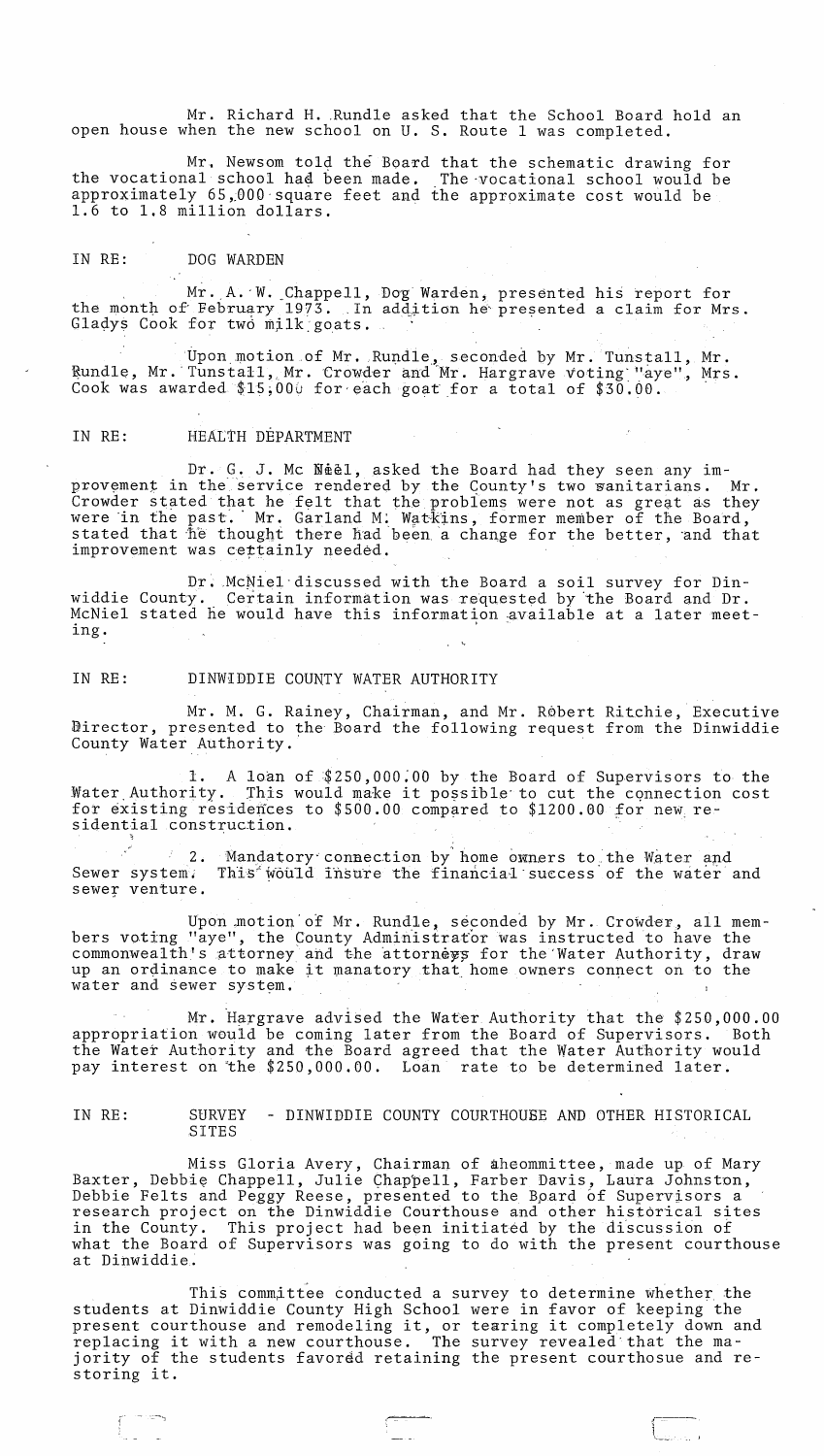These young people felt that since they would be the leaders of tomorrow, they should have some say-so as to what the fate of the courthouse would be.

The superviosrs thanked the students for appearing before the Board and presenting this research. Mr. Hargrave assured them that the Board would give every consideration to the feelings of the young people of the county in making the courthouse decision.

IN RE: FOSTER GRANDPARANT PROGRAM - CRATER PLANNING DISTRICT COMMISSION

Mrs. Margaret Jones of the Crater Planning District Commission and Mr. Donald Daigneault, president of the Petersburg JC's appeared be-<br>fore the Board to request that they appropriate \$4,000.00 to the Foster Grandparant Program of the Crater Planning District Commission. Mr. Daigneault told the Board that there were 15 from Dinwiddie County working in the Foster Grandparant Program, and that he would like to have \$1.00 per day for lunch appropriated by the Board of Supervisors for these This would amount to somewhere around \$4,000.00 per year.  $people.$ 

It was brought out that the Federal Government contributed 80% of this program, the localities 20%, and that in the coming years the Federal Government would decrease its participation and the localities would have to increase their participation.

Mr. Hargrave stated and the rest of the board echoed his sentiment that the Board was not prepared to discuss this matter at this meeting since they were not fully informed on the Foster Grandparent Program. Mrs, Margaret Jones stated she would forward information to the County Administrator, who would send it on to the Board of Supervisors.

Mr. Hargrave stated that after the Board had familiarized themselves with the program, they would give Mr. Daigneault and Mrs. Jones an answer on whether they would appropriate the \$4,000.00.

STATE HIGHWAY DEPARTMENT  $IN$   $RE:$ STATE HIGHWAY DEPARTMENT

Mr. R. V. Lancaster, III, Resident Engineer, and Mr. B. C.<br>Medlock, Assistant Resident Engineer, appeared before the Board to discuss any matter relative to the roads of Dinwiddie County.

Mr. Rundle asked about a big hole in Route 142 just this side of the old Seaboard Coastline railroad tracks. Mr. Lancaster stated that this was in the City of Petersburg and was their responsibility.

Mrs. Margaret Neville asked about the status of Route 645. Mr. Lancaster told Mrs. Neville that the survey was being made and the obtaining of right-of-way was being done and hardsurfacing should take il Lista place the summer of 1974. a<br>Tanggunian

 $\sim 30\%$ ارتی ہو۔ IN RE: GEORGE PAYNE SMITH, CONDITION USE PERMIT - MOBILE HOME PARK DENIED  $\mathcal{L}_{\mathcal{A}}$  , and the set of the set of the set of the set of  $\mathcal{A}_{\mathcal{A}}$ 

 $\sim 2\, \mu_{\rm c}$ 

 $\sim$   $\sim$ 

 $\label{eq:2} \mathcal{L}_{\mathcal{H}} = \left\{ \mathcal{L}_{\mathcal{H}} \left( \mathcal{L}_{\mathcal{H}} \right) \right\} \left( \mathcal{L}_{\mathcal{H}} \right)^{1/2}$ 

 $\mathcal{E}^{(1)}$  , where  $\mathcal{E}^{(1)}$  and  $\mathcal{E}^{(2)}$  are  $\mathcal{E}^{(3)}$   $\sim 100$ 

 $\mathcal{L}_{\mathcal{A}}$  ,  $\mathcal{L}_{\mathcal{A}}$  ,  $\mathcal{L}_{\mathcal{A}}$ This being the time and place as advertised in the Progress-Index on February 21st and 28th for the Board of Supervisors to conduct a public hearing to consider the application for a conditional use permit by George Pl Smith, Route 4, Box 495, Petersburg, Virginia, to place a 50 site mobile home park on land parcel 8 as shown on Section 45 of the zoning map of Dinwiddie County. Said parcel located in Rowanty District on U. S. Route 1, three miles north of Dinwiddie Courthouse. Mr. George P. Smith was present and in addition, he was represented by Mr. H. T. Williams, III, an attorney. Mr. Smith had submitted proper papers to the State Water Control Board and had secured their approval for a 50 mobile home park site. The same will be a serious of

 $\mathbb{E}[\mathbb{E}[\mathbb{E}[\mathbb{E}(\mathbb{E}[\mathbb{E}[\mathbb{E}[\mathbb{E}[\mathbb{E}[\mathbb{E}[\mathbb{E}[\mathbb{E}[\mathbb{E}[\mathbb{E}[\mathbb{E}[\mathbb{E}[\mathbb{E}[\mathbb{E}[\mathbb{E}[\mathbb{E}[\mathbb{E}[\mathbb{E}[\mathbb{E}[\mathbb{E}[\mathbb{E}[\mathbb{E}[\mathbb{E}[\mathbb{E}[\mathbb{E}[\mathbb{E}[\mathbb{E}[\mathbb{E}[\mathbb{E}[\mathbb{E}[\mathbb{E}[\mathbb{E}[\mathbb{$ 

 $\sim 10^{-10}$ 

 $\label{eq:2} \frac{1}{2}\sum_{i=1}^n\frac{1}{2\pi}\sum_{i=1}^n\frac{1}{2\pi\sqrt{2\pi}}\int_0^1\frac{1}{2\pi\sqrt{2\pi}}\frac{1}{2\pi\sqrt{2\pi}}\frac{1}{2\pi\sqrt{2\pi}}\frac{1}{2\pi\sqrt{2\pi}}\frac{1}{2\pi\sqrt{2\pi}}\frac{1}{2\pi\sqrt{2\pi}}\frac{1}{2\pi\sqrt{2\pi}}\frac{1}{2\pi\sqrt{2\pi}}\frac{1}{2\pi\sqrt{2\pi}}\frac{1}{2\pi\sqrt{2\pi}}\frac{1}{2\pi\sqrt$ 

 $2.11 \pm 0.03$